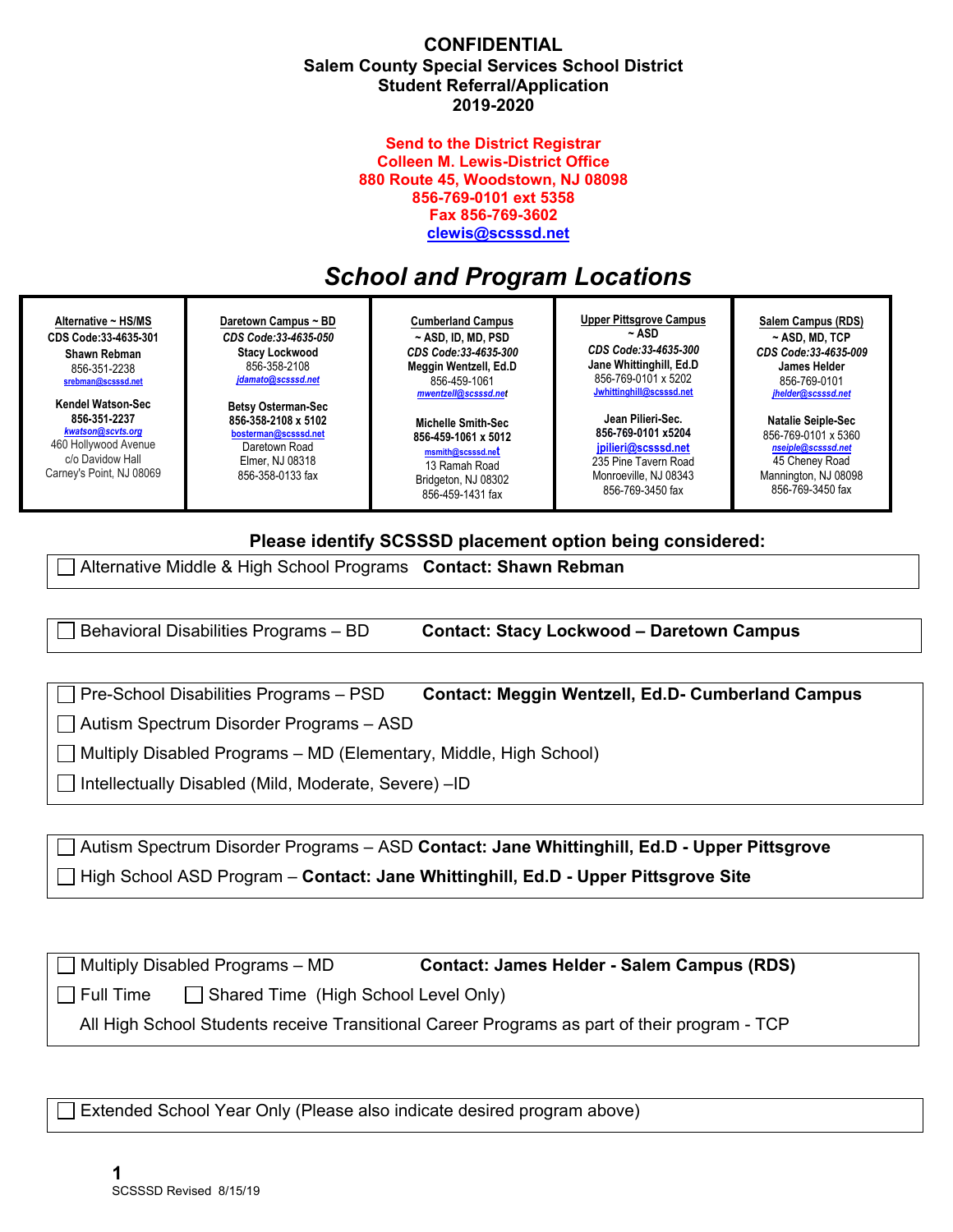#### **STUDENT INFORMATION**

| <b>Student Last Name</b>                                                                                                                                                                                                       |                         | <b>Student First Name</b> | <b>Student Middle Name</b>                       |  |  |
|--------------------------------------------------------------------------------------------------------------------------------------------------------------------------------------------------------------------------------|-------------------------|---------------------------|--------------------------------------------------|--|--|
|                                                                                                                                                                                                                                |                         |                           |                                                  |  |  |
| Address (If P.O. Box, list street address also)                                                                                                                                                                                |                         | City                      | <b>Zip Code</b>                                  |  |  |
|                                                                                                                                                                                                                                |                         |                           |                                                  |  |  |
| <b>City of Birth:</b>                                                                                                                                                                                                          | <b>State of Birth:</b>  |                           |                                                  |  |  |
| Gender (Sex): Male Female NJ-SMART SID #:                                                                                                                                                                                      |                         |                           |                                                  |  |  |
| <b>Ethnicity/Race:</b><br>$\Box$ White                                                                                                                                                                                         | $\Box$ Black            |                           | $\Box$ Hispanic or Latino $\Box$ American Indian |  |  |
|                                                                                                                                                                                                                                | <b>Pacific Islander</b> | $\Box$ Asian              | $\Box$ Multiracial                               |  |  |
| <b>Language Spoken at Home:</b>                                                                                                                                                                                                |                         |                           | Migrant Status (if applicable):                  |  |  |
| Homeless location (if applicable):<br>Note: Student lacks a fixed, regular, and adequate residence, pursuant to N.J.A.C. 6:5-1.3.                                                                                              |                         |                           |                                                  |  |  |
| ASK Science 4/8 APA, Science 4/8/ Bio<br>$\perp$<br><b>PARCC</b><br><b>DLM</b><br>Assessments                                                                                                                                  |                         |                           |                                                  |  |  |
| Special Education Eligibility Category: The Primary Chemical Secondary Chemical Secondary                                                                                                                                      |                         |                           |                                                  |  |  |
| Related Services Required: □ Individual/Group Counseling □ OT □ PT<br>$\Box$ Speech                                                                                                                                            |                         |                           |                                                  |  |  |
| $\Box$ Special transportation accommodations<br>$\Box$ One-on-one aide<br>$\Box$ One-on-one nurse                                                                                                                              |                         |                           |                                                  |  |  |
| <b>Classroom nurse</b><br><b>Shared aide</b>                                                                                                                                                                                   |                         |                           |                                                  |  |  |
| <b>Limited English Proficiency (LEP):</b>                                                                                                                                                                                      |                         | $\Box$ Yes                | <b>No</b>                                        |  |  |
| If "Yes," identify primary language: The Contract of the Contract of the Contract of the Contract of the Contract of the Contract of the Contract of the Contract of the Contract of the Contract of the Contract of the Contr |                         |                           |                                                  |  |  |
| Level of English Proficiency: Written: D Poor D Fair D Good D Excellent                                                                                                                                                        |                         |                           |                                                  |  |  |
| Spoken: Poor Fair Good Excellent                                                                                                                                                                                               |                         |                           |                                                  |  |  |
| <b>Current Academic Levels (Grade Equivalent/GE)</b>                                                                                                                                                                           |                         | Reading:                  | <b>Mathematics</b>                               |  |  |

**Reason for Referral (Being brief, yet specific, please identify learning and/or behavioral difficulties leading to this referral):** 

**Pertinent Medical Information (Identify serious medical condition(s), daily medication, dosage, reason):**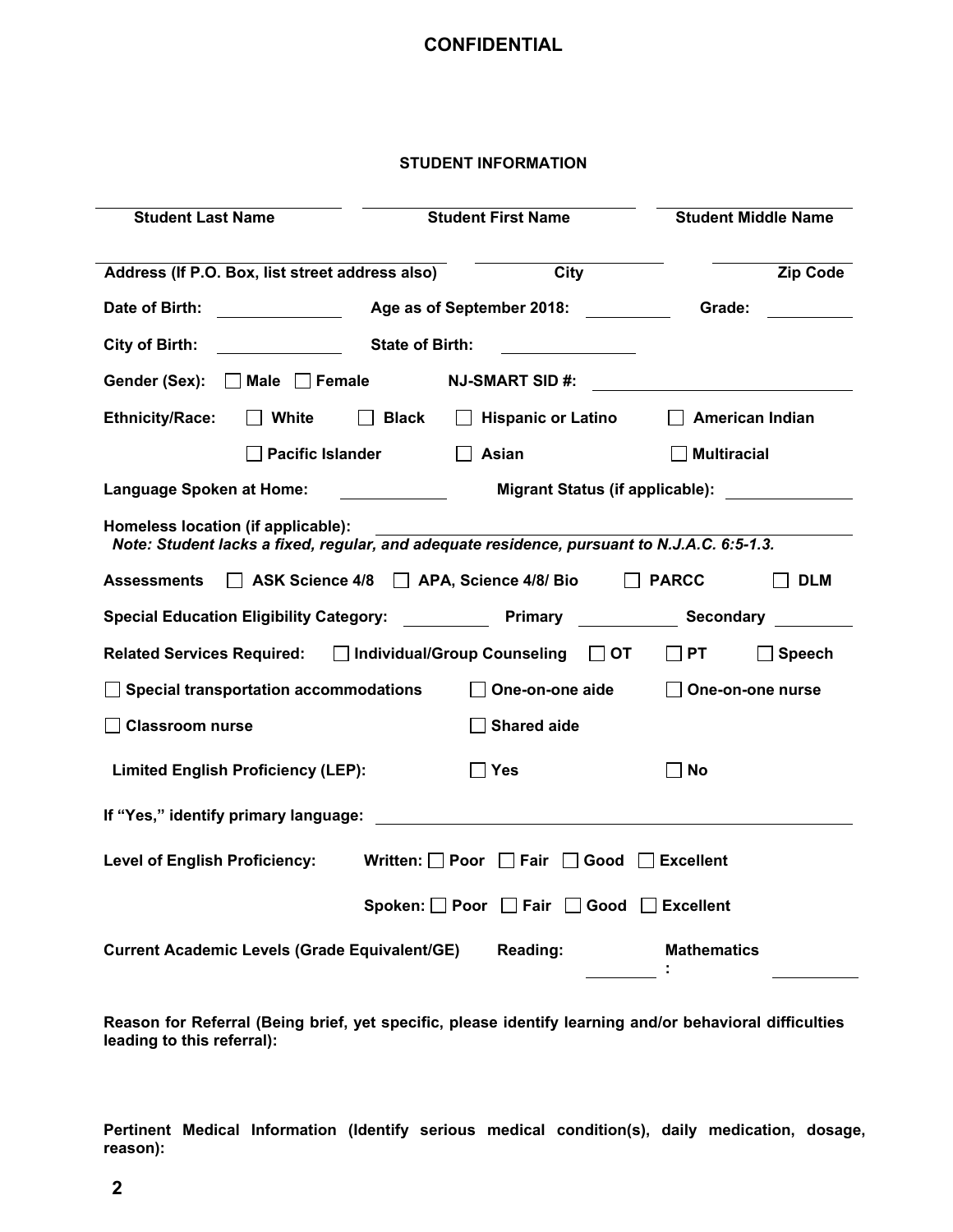#### **PARENT/GUARDIAN INFORMATION**

| <b>Primary Contact Name:</b>                                                                                                                |                                                |                                                           |                                                                                  |  |  |
|---------------------------------------------------------------------------------------------------------------------------------------------|------------------------------------------------|-----------------------------------------------------------|----------------------------------------------------------------------------------|--|--|
| <b>Relationship to Student:</b>                                                                                                             |                                                |                                                           | ,我们也不会有什么。""我们的人,我们也不会有什么?""我们的人,我们也不会有什么?""我们的人,我们也不会有什么?""我们的人,我们也不会有什么?""我们的人 |  |  |
| Telephone (Home):                                                                                                                           | Work:                                          |                                                           | Cell:<br><u> 1999 - Jan Barnett, politik e</u> ta p                              |  |  |
| <b>Parent E-mail:</b>                                                                                                                       |                                                | <b>Other E-mail:</b>                                      |                                                                                  |  |  |
| <b>Emergency Contact Name</b>                                                                                                               |                                                | Emergency Telephone: _____________________                |                                                                                  |  |  |
| As of the Date of Referral, are parents/guardians aware of a possible change in placement?                                                  |                                                |                                                           |                                                                                  |  |  |
| $\Box$ Yes $\Box$ No                                                                                                                        |                                                |                                                           |                                                                                  |  |  |
| If "Yes," describe level of parent/guardian acceptance or resistance:                                                                       |                                                |                                                           |                                                                                  |  |  |
| <b>COMMUNITY/AGENCY INVOLVEMENT</b>                                                                                                         |                                                |                                                           |                                                                                  |  |  |
| Psychotherapy                                                                                                                               | <b>Psychotherapist:</b>                        |                                                           | Telephone:<br><u> 1989 - Jan Salaman Sala</u>                                    |  |  |
| <b>Juvenile Probation</b>                                                                                                                   | <b>Probation Officer</b>                       |                                                           | Telephone: ______________                                                        |  |  |
| DCP&P                                                                                                                                       | <b>Case Worker:</b>                            |                                                           | Telephone:                                                                       |  |  |
| Other (Specify):                                                                                                                            |                                                |                                                           | Telephone: ______________                                                        |  |  |
|                                                                                                                                             | <b>RESIDENT/REFERRING DISTRICT INFORMATION</b> |                                                           |                                                                                  |  |  |
| <b>Resident School District:</b>                                                                                                            |                                                | <b>Referring District (If different):</b>                 |                                                                                  |  |  |
| <b>Resident School District CDS Code: (4 digits)</b>                                                                                        |                                                |                                                           | School CDS Code: (3 digits)                                                      |  |  |
| <b>District responsible for Tuition:</b><br>Application will not be processed without this information.                                     |                                                |                                                           |                                                                                  |  |  |
| <b>Case Manager or District Rep:</b>                                                                                                        |                                                | Title:                                                    | <u> 1989 - John Stein, mars and de Brazilian (b. 1989)</u>                       |  |  |
| Telephone (Work):<br><u> Terminal de la propincia de la propincia de la propincia de la propincia de la propincia de la propincia de l</u>  |                                                | <b>Extension:</b>                                         |                                                                                  |  |  |
| <b>Cell Phone:</b><br><u> 1989 - Johann Barn, mars ann an t-Amhair an t-Amhair an t-Amhair an t-Amhair an t-Amhair an t-Amhair an t-Amh</u> |                                                | Email:<br><u> 1989 - Johann Barn, mars ar breis an t-</u> |                                                                                  |  |  |
| To the best of my knowledge, all information included in this application is true and complete.                                             |                                                |                                                           |                                                                                  |  |  |

**Signature: Title: Date: Referring District Representative**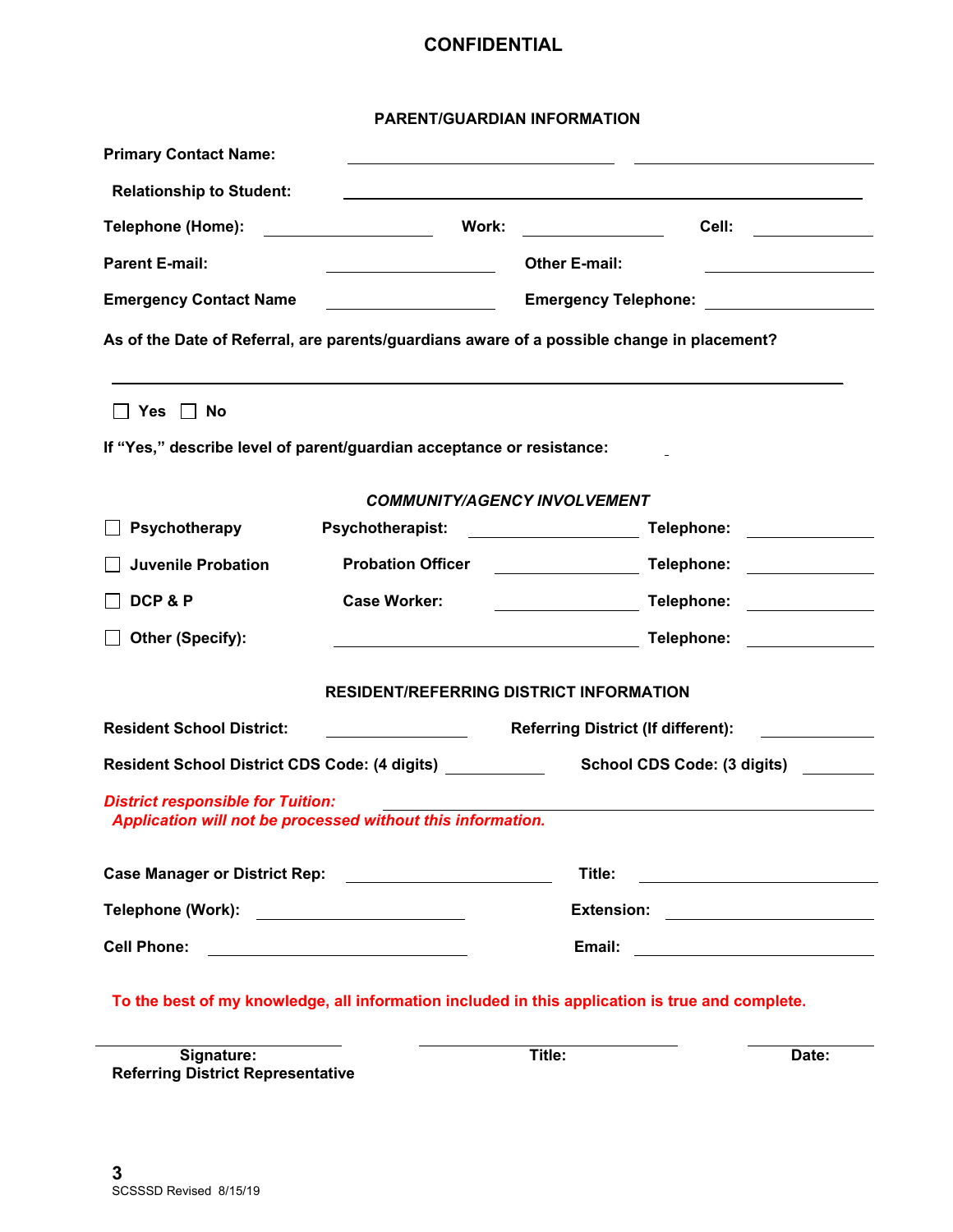**To ensure that the Referral/Application is processed in a timely manner, please be certain to attach copies of the most current information available:**

|        | <b>Current Individualized Education Program (IEP)</b>                                               |  |  |  |
|--------|-----------------------------------------------------------------------------------------------------|--|--|--|
|        | Student Health Card A45 School Health Record Card (Front & Back)<br>(With up-to-date immunizations) |  |  |  |
|        | Copy of students Birth Certificate's.                                                               |  |  |  |
|        | Copy of Free/Reduced Meal Application.                                                              |  |  |  |
|        | Most recent evaluation and goals for OT, PT and Speech.                                             |  |  |  |
|        | <b>OT Evaluation / Goals</b><br><b>PT Evaluation / Goals</b><br><b>SPEECH Evaluation / Goals</b>    |  |  |  |
|        | Special Transportation (circle appropriate) Car Seat Booster Seat Harness Wheelchair<br>Other:      |  |  |  |
|        | Current psycho-educational assessment reports administered within the past three years              |  |  |  |
|        | Check if attached:                                                                                  |  |  |  |
|        | Psychiatric evaluation report, if any                                                               |  |  |  |
| $\Box$ | Printout of disciplinary actions and/or suspensions                                                 |  |  |  |
|        | Up-to-Date Attendance printout                                                                      |  |  |  |
| $\Box$ | Most recent report card                                                                             |  |  |  |
|        | Listing of credits earned to date (secondary students only)                                         |  |  |  |
|        | Behavior contracts, if any                                                                          |  |  |  |
|        | Functional behavioral assessment, if any                                                            |  |  |  |
|        | Limited English Proficiency (LEP) students                                                          |  |  |  |
|        | Copy of home language survey   English Language Proficiency Score<br>Testing accommodations         |  |  |  |
|        | Other relevant information attached (specify):                                                      |  |  |  |

# **Please Note: COMPLETE information WILL expedite decision-making process.**